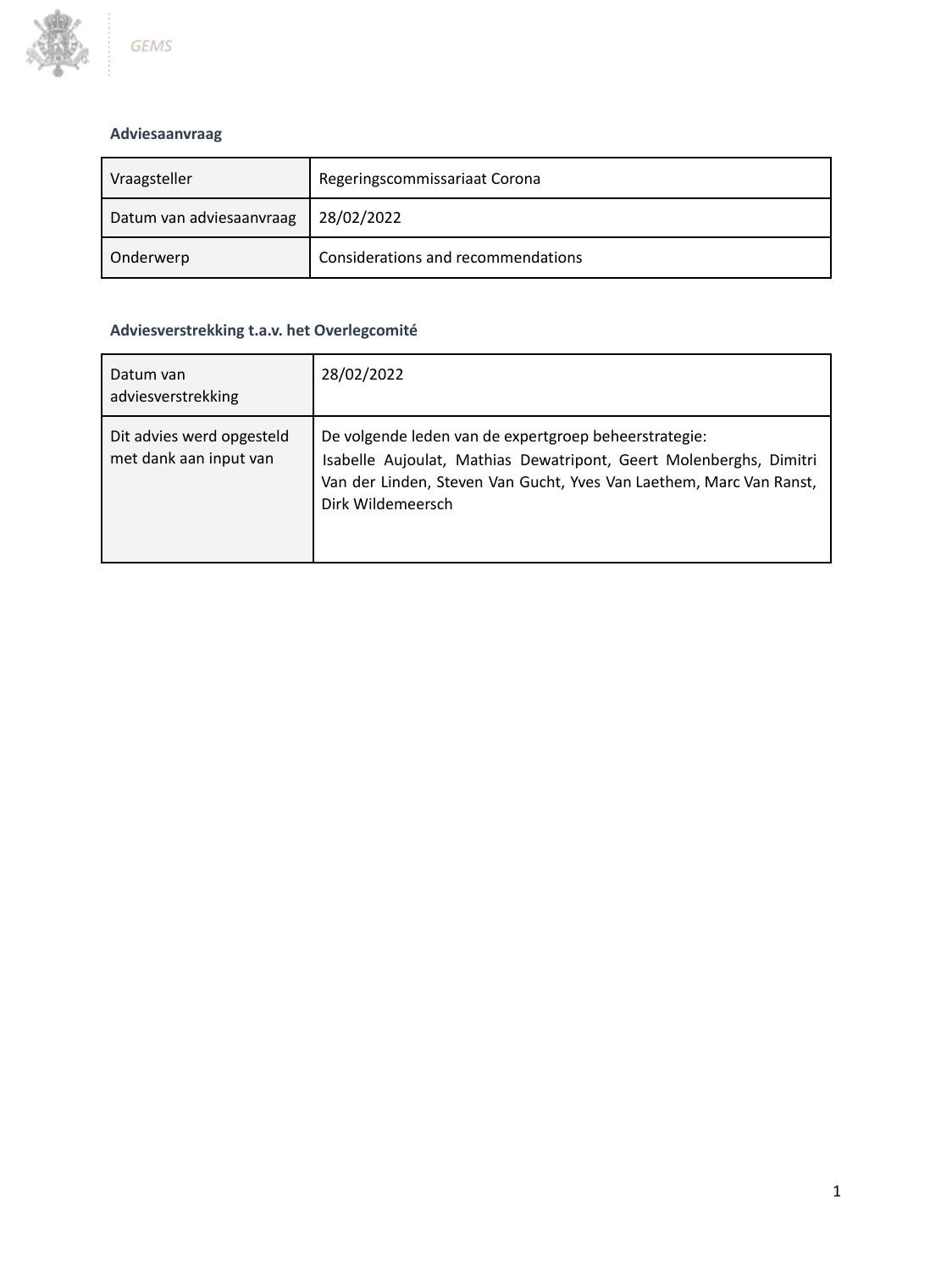#### **● Executive summary**

#### **a. Epidemiology situation**

i. In a large number of European countries, COVID-related indicators are decreasing. Nevertheless, Denmark remains at a high level: its incidence has risen to about 11,000 at peak and has now reached a level below 10,000. In the United Kingdom, at the omicron peak, about 190,000 cases per day were confirmed; this has now fallen to just above 30,000.

The Belgian incidence has reached about 5500 at peak but is now below 1000; this corresponds to a peak of 75,000 cases per day that has now shrunk to about 6500 per day. There are about 140 hospitalizations per day, the total hospital load is 2319. ICU occupancy is 240 and the number of deaths per day is also declining; its current value is 24 per day.

- ii. The number of hospitalisations with and for COVID as well as hospital and ICU load follow the trends as forecasted by the SIMID reference model (calibration 8 Feb). It is too early to evaluate the impact of the change to code orange on 18 February 2022. This will only become clear in the next few days.
- iii. Incidences at work (version 28 of RSZ-IDEWE report). The mean 14-day incidence in the working population (n=1701 per 100,000) decreased by two-thirds compared to the period 25 January – 07 February (n=5120 per 100,000) . The incidence in the working population remains 10% higher compared to the general population (n= 1534).

The sectors with the highest 14-day incidence are day care centers, higher and secondary education, and health care (hospitals and residential care centers). In particular, sectors working with children and the elderly have relatively higher rates of infection: Kindergarten and day care centers, Secondary education, Integrated youth work with housing, Homes, Mental health care, Youth work associations, Public social welfare centers, Hospitals, Activities related to family and elderly care at home, and Nursing activities.

# **b. Barometer:**

- i. The GEMS recommends keeping the barometer instrument as a stable tool, also when the epidemiological situation is better and in case it is needed to reinstate measures; such a need might arise in autumn or winter. Depending on the nature of a future resurgence (e.g., the same or similar variant, versus a novel variant with different characteristics), the need might arise to adapt the barometer accordingly.
- ii. For the indicator `hospitalizations per day' the color code threshold (<65 hospitalizations per day) for yellow has not yet been reached. The threshold could be reached in 2-3 weeks. For the indicator `ICU load' the threshold for code yellow has been reached (ICU load <300) on 22 February 2022, i.e., about one week ago. Note that RAG Epidemiology advises a 2-3 week after crossing a threshold before changing levels.
- iii. In code yellow the focus of the barometer is on ventilation and CO2 measurement (with the corresponding protocols and risk analyses) and FFP2 masks are recommended for medically vulnerable people. In particular, masks are no longer mandatory in education. It should be noted that some people may choose to wear a mask in certain situations. Communication should emphasize that a coexistence of people wearing and not wearing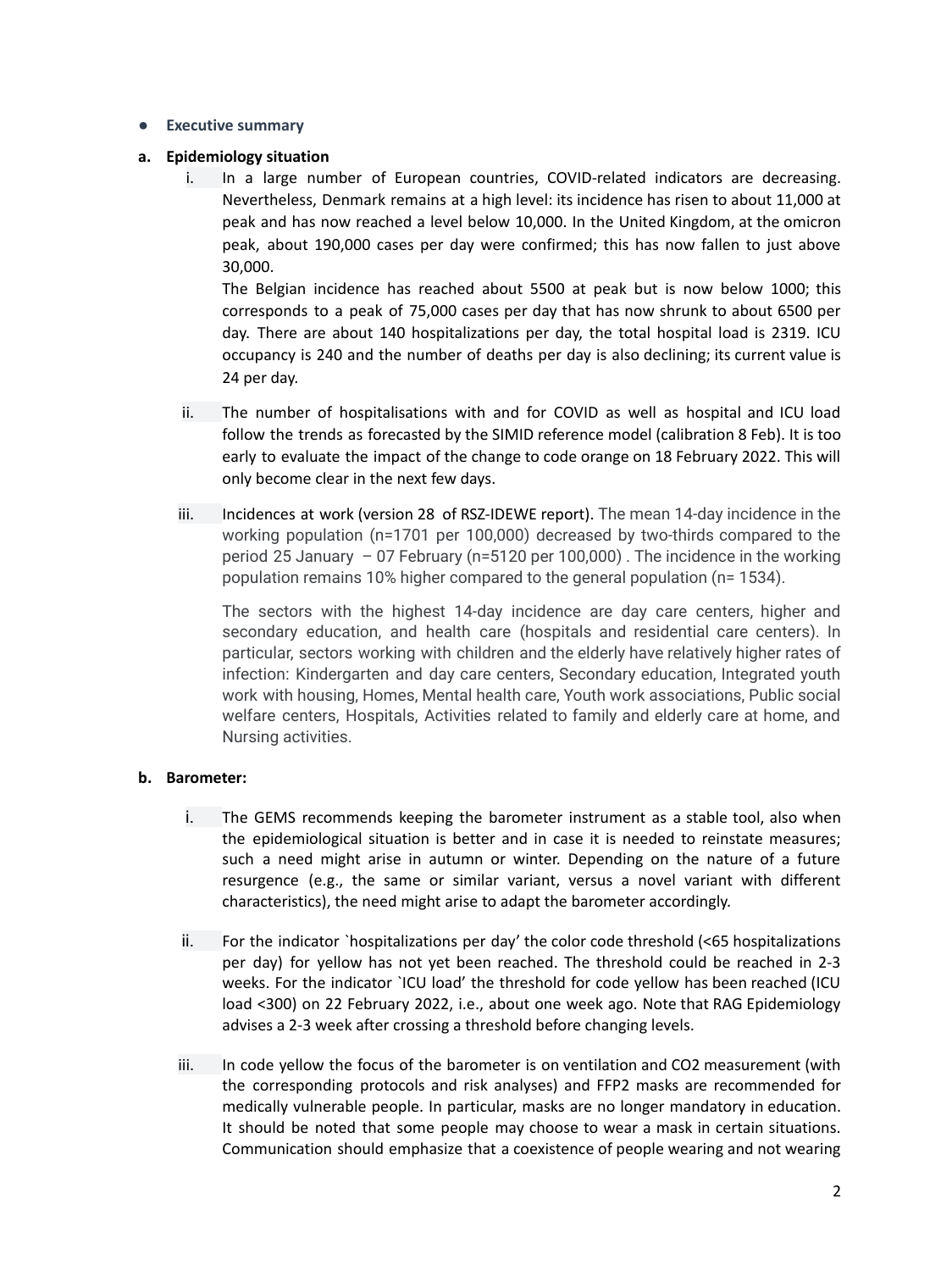masks is perfectly normal in this phase. Indeed, communication should normalize wearing masks, especially when upper respiratory tract symptoms are present.

iv. It is recommended to retain masks in public transport, until the time that the formal thresholds for code yellow will both have been reached.

# **c. Benchmark:**

In what follows, our recommendations can be placed against the background of the approaches taken in various other European countries. To this end, we have summarized information on the current situation of the restrictions in each country. These are only the most recent steps taken. This allows us to highlight the areas in Europe where the covid restrictions are being lifted and places where this is not the case.

One should keep in mind that adherence to the measures by the various populations may differ between countries.

In the Appendix, an overview of the epidemiological situation in various countries is given. Of note, a number of key characteristics in countries that the majority of measures, are still high, such as, for example, hospitalizations and mortality in Denmark.

| Country   | <b>Change in regulations</b>                                                                                                                                                                                                                                                                                                                       |
|-----------|----------------------------------------------------------------------------------------------------------------------------------------------------------------------------------------------------------------------------------------------------------------------------------------------------------------------------------------------------|
| <b>UK</b> | All restrictions have been dropped.                                                                                                                                                                                                                                                                                                                |
| Denmark   | All restrictions have been dropped.                                                                                                                                                                                                                                                                                                                |
| Iceland   | All restrictions have been lifted on 25 February 2022.                                                                                                                                                                                                                                                                                             |
| Norway    | All restrictions have been dropped.                                                                                                                                                                                                                                                                                                                |
| Sweden    | All restrictions have been dropped.                                                                                                                                                                                                                                                                                                                |
| Finland   | Mandatory masks on public transport in large cities. Additional<br>restrictions are region-dependent.                                                                                                                                                                                                                                              |
| Ireland   | The measures regarding travel are still in place, but mask mandates<br>have been lifted since 28 February 2022. The NPHET is being disbanded.                                                                                                                                                                                                      |
| Portugal  | Government is deliberating to end the mask mandate towards 3 April<br>2022.                                                                                                                                                                                                                                                                        |
| Polen     | Since 1 March 2022, there is no maximum capacity in shops,<br>restaurants, cultural locations, meetings, events, or public transport.<br>Clubs and bars are being reopened.<br>Telework is not recommended anymore.<br>Masks are still mandatory in closed areas. Isolation rules stay in place.<br>Quarantaine rules become slightly less strict. |
| Lithuania | Masks are still in general use, along with ventilation. Most other<br>restrictions have been dropped.                                                                                                                                                                                                                                              |
| Italy     | End of the emergency situation is nearing (31 March 2022). Together                                                                                                                                                                                                                                                                                |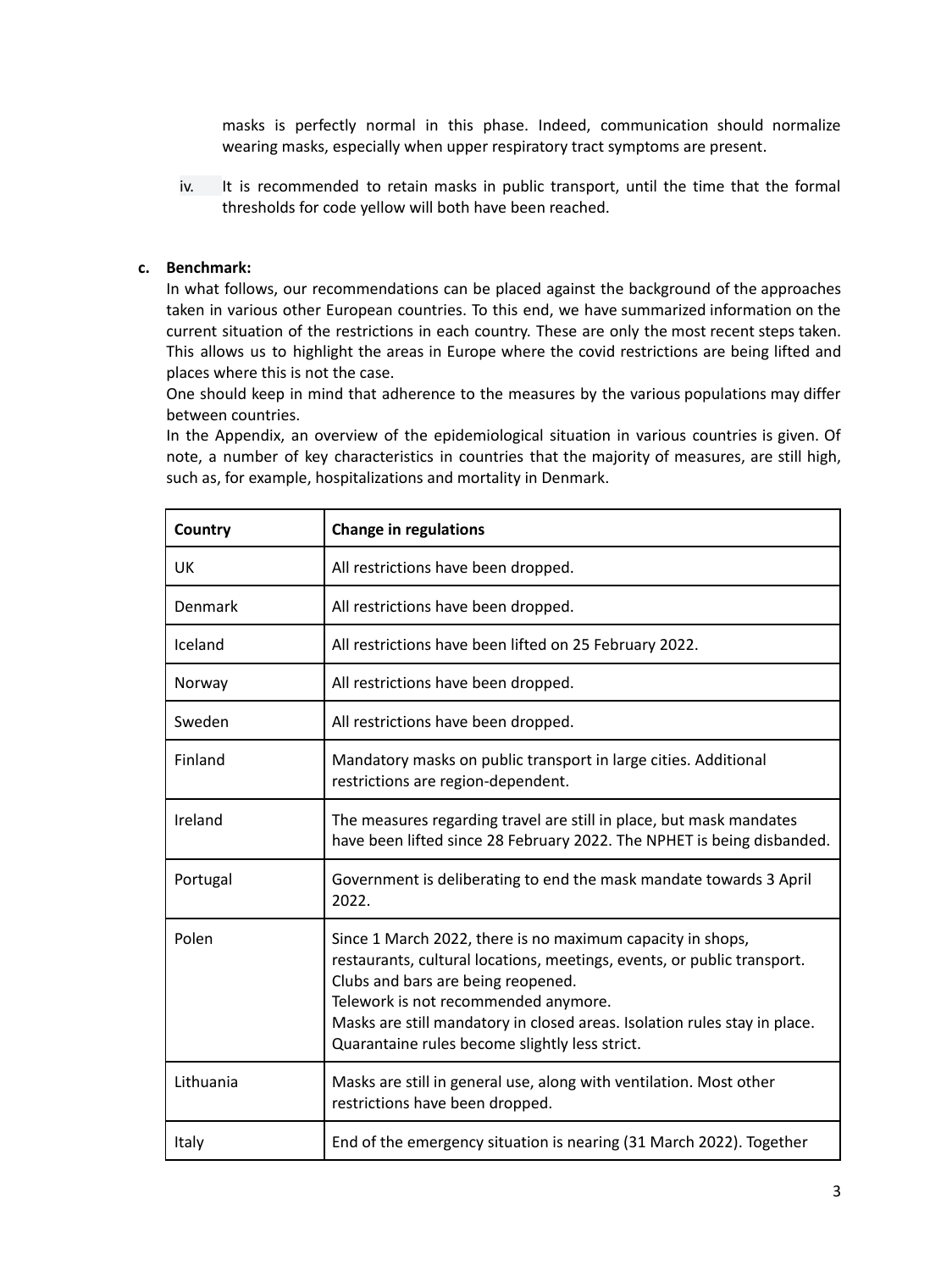|                 | with the end, more measures will be dropped. A this time, a relatively<br>stringent set of measures is still in place.                                                                |
|-----------------|---------------------------------------------------------------------------------------------------------------------------------------------------------------------------------------|
| Germany         | Masks indoors are mandatory and the 3G-rule along with variants is in<br>use.                                                                                                         |
| France          | Since 28 February 2022, the mask mandates have loosened slightly, in<br>coordination with the current use of the vaccination pass (pass<br>sanitaire).                                |
| The Netherlands | Mandatory masks in public transport. Isolation and quarantine<br>measures in place for positive tests or when showing symptoms. A<br>negative test result is needed for large events. |

# **d. Masks**

- i. Public transport:masks should remain mandatory until both formal thresholds for code yellow have been reached (<65 hospitalizations per day; <300 ICU occupancy).
- ii. Health care sector: mandatory; GEMS [advice](https://fdn01.fed.be/documents/e5964f14ed9b9e88ffc636111f998461/GEMS_033_barometer_final.pdf) 33
- iii. Work place: At the work place, we recommend following the guidelines and measure of the generic guide (generieke gids) and sector protocols

[\(https://werk.belgie.be/nl/themas/coronavirus/generieke-gids-en-sectorgidsen-veilig](https://werk.belgie.be/nl/themas/coronavirus/generieke-gids-en-sectorgidsen-veilig-aan-het-werk-tijdens-de-coronacrisis)[aan-het-werk-tijdens-de-coronacrisis\)](https://werk.belgie.be/nl/themas/coronavirus/generieke-gids-en-sectorgidsen-veilig-aan-het-werk-tijdens-de-coronacrisis).

It includes measures to control the spread of the infectious agent within the work place and includes the basic level of protection. The employer, after consultation with the occupational physician, the prevention advisor and the Committee (if there is no Committee, through the trade union delegation or with the workers themselves), may decide what particular measures to apply in the ensuing period.

- iv. In other circumstances,
	- 1. masks are advisable for certain groups (in particular medically vulnerable groups). For vulnerable populations, FFP2 is advisable.
	- 2. People have the right to use face masks (recommendation), but it is not mandatory anymore.

#### **e. Vaccination:**

- i. Currently, there is no more sense of urgency to get vaccinated. In order to optimally protect the population for the Fall/Winter season, it could be good to aim for a vaccination campaign towards September 2022, especially for the vulnerable population such as the elderly population, transplant patients and people otherwise immunocompromised, etc.
- ii. In addition to the primary target of vulnerable groups, vaccination should be offered for the people who choose to be vaccinated.
- iii. The Task Force vaccination will focus the coming months in how to adapt the vaccination strategy for the current virus variants.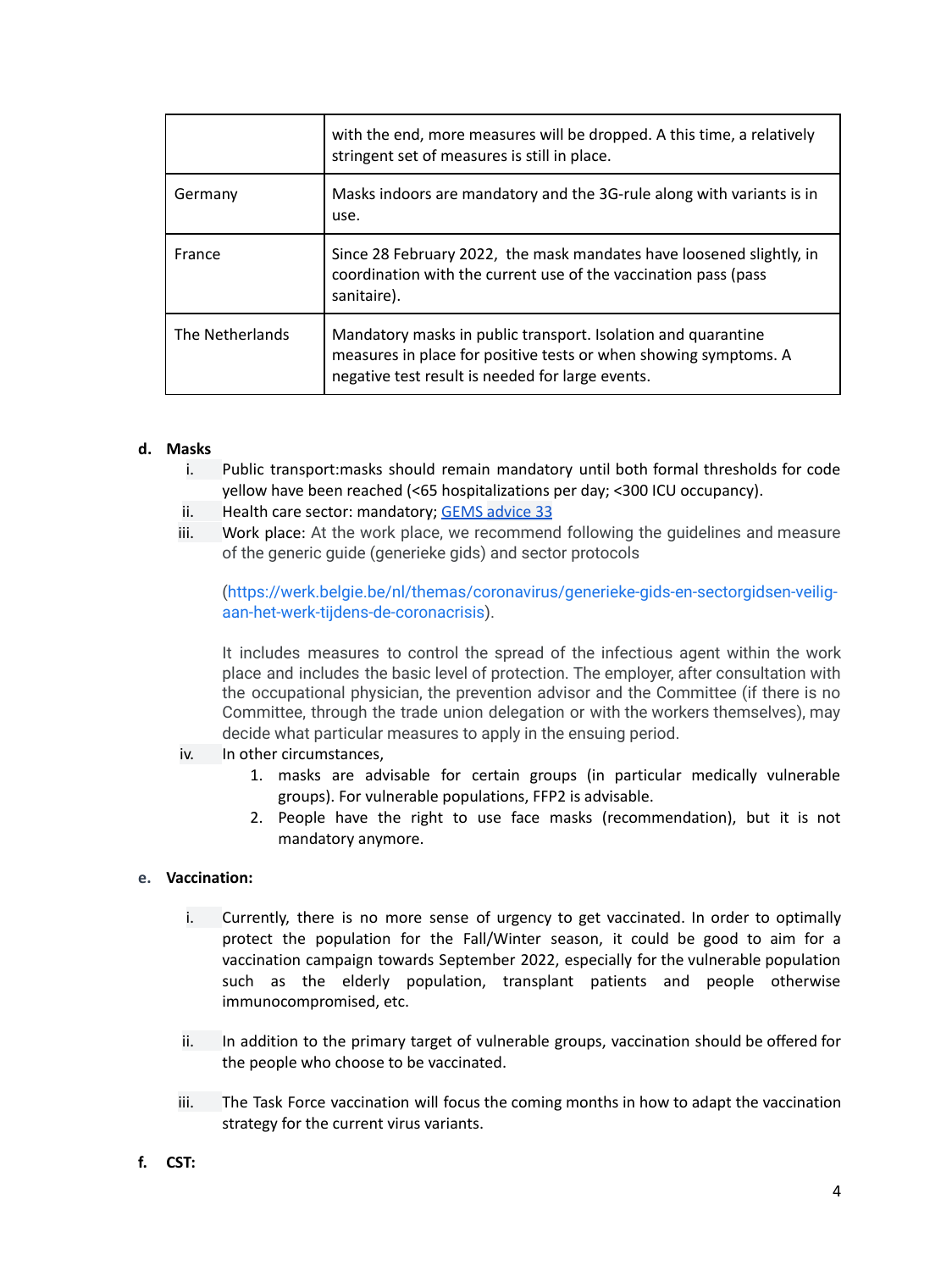At this time, and in agreement with the barometer, the GEMS is not in favor of using the CST in code yellow, although it has to be reinstated, should the epidemiological situation require passing to code orange again.

#### **g. Communication:**

- i. Communicate to the population that we are still living in a COVID-19 pandemic and that the measures could be reactivated if needed. Regular reminders/campaigns towards basic sanitary measures (ventilation, masks in those circumstances still needed, staying at home when ill, good hand hygiene,...) should be maintained.
- ii. Communication towards the positive influence that ventilation has on public health should be considered. This implies the need for continual incentivization towards the implementation of effective vaccination and air quality control measures.
- iii. Maintain communication about the importance of vaccination even if not a priority anymore right now, and acknowledge the efforts made by the population to get vaccinated. Keep stressing vaccination as an important factor that has contributed to the improved situation and that therefore it remains wise to get vaccinated if not already done so. In particular, prepare people to stay ready for a new vaccination or booster dose when time comes.
- iv. Communicate that mask wearing becomes a personal choice and responsibility towards self and others even if not mandatory (in case of symptoms, or crowded places, etc.), and that people should feel free to wear it, and be respected in their choice.
- v. Communication should stress this liberty and the accompanying peaceful coexistence.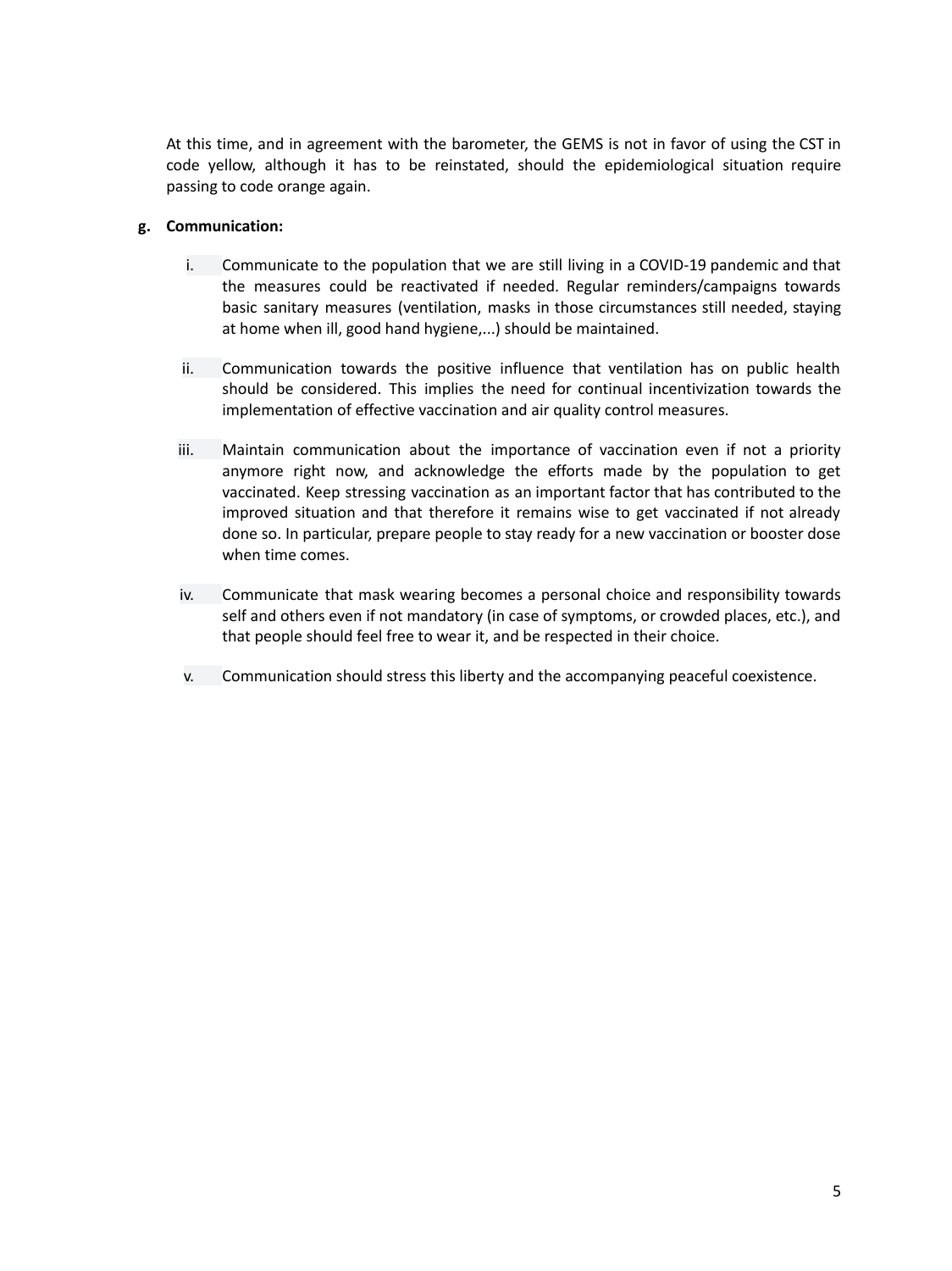APPENDIX: Benchmarking of European and selected other countries.

The 14-day incidence plot shows that Belgium is among the countries with lower incidences. Note that all our neighboring countries have higher incidences, and that the highest incidences are seen in Denmark, and other Eastern European and Scandinavian countries.



The positivity rates are shown next. Belgium is somewhat left of the middle. After the omicron peak, the positivity has come down to about 20%, with in several countries still very high rates, even above 60% in the Netherlands and Norway.



For hospitalizations, Belgium is just above 10 per day per million. Note that the UK is a little higher, but that Denmark and some Eastern European countries range from 50 to 80.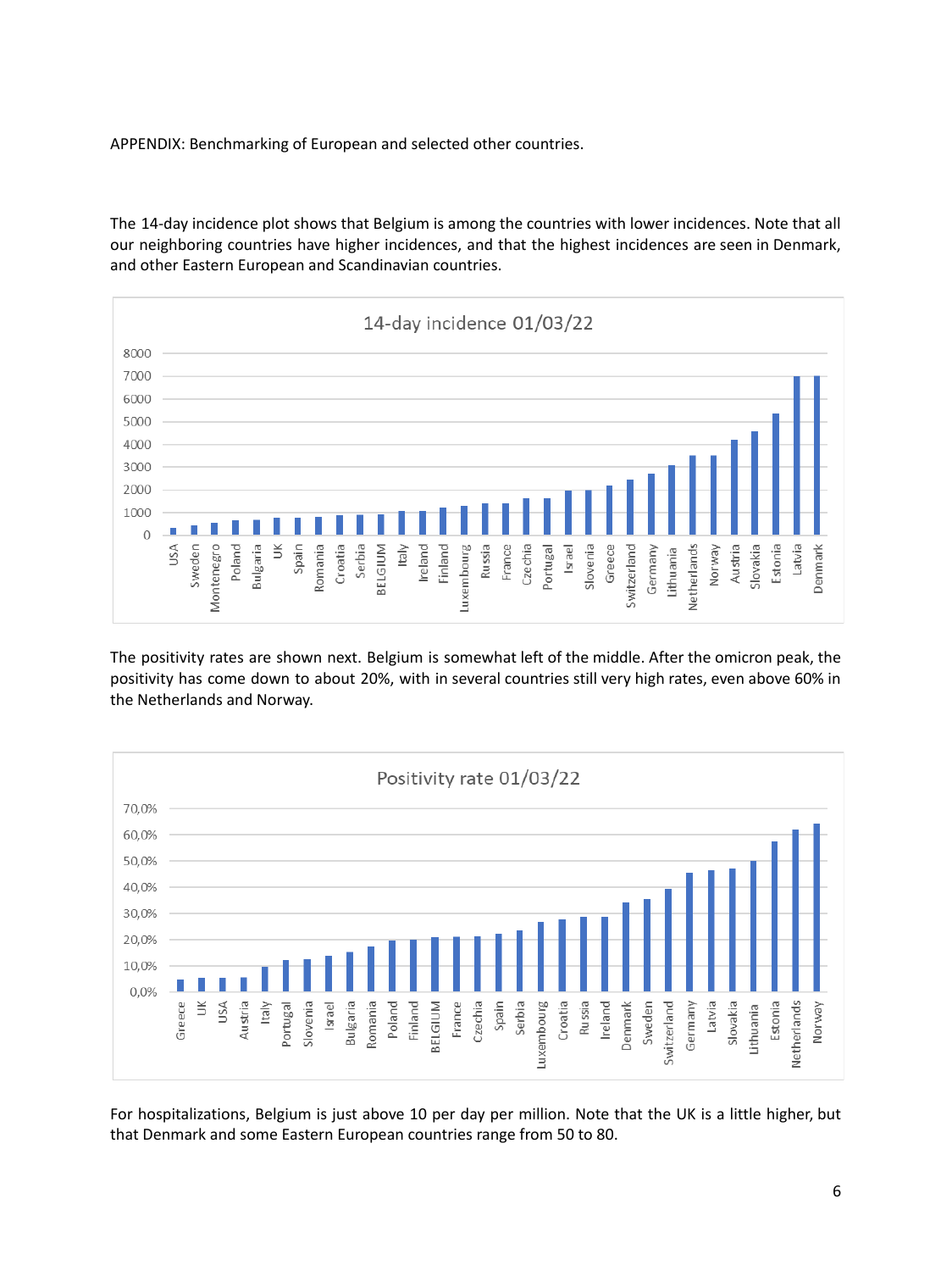

For ICU occupancy, Belgium holds a middle position, with a load of about 20. The countries with the lower loads are UK, and several Scandinavian countries. Relatively high loads are observed in Eastern European countries, where vaccination rates are relatively low. Also France and Germany have relatively high loads.



For daily deaths per million, Belgium is in the lower third, close to France and Germany, and the UK. The Netherlands is seemingly better, but throughout the pandemic covid death reported in the Netherlands has been relatively restricted. Also for mortality, countries with low vaccination rates have relative high death rates. Of note, the death toll in Denmark is still relatively high. The reference refers to the average number of death per day and per million in Belgium, in the pre-pandemic era.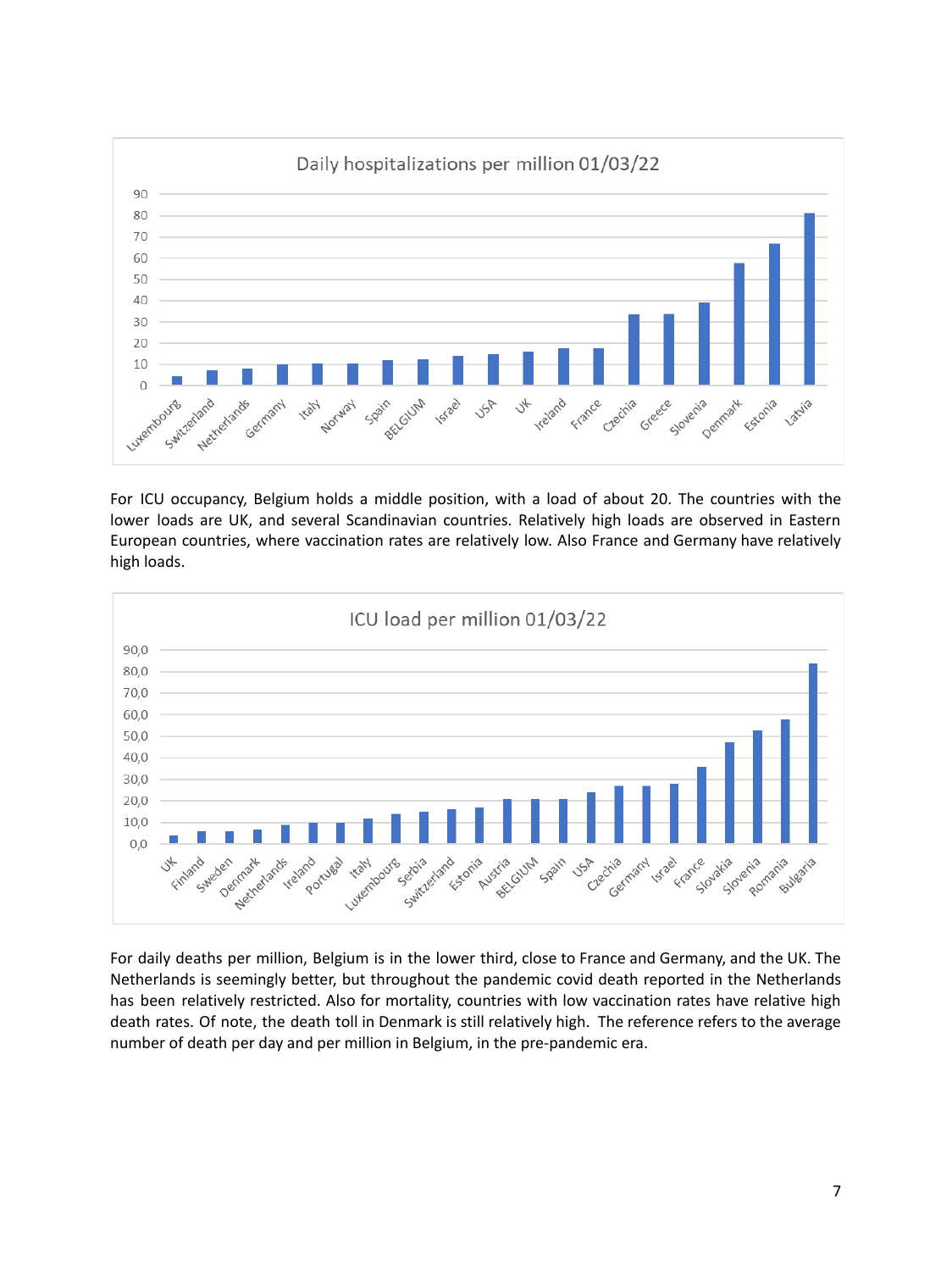

Full vaccination rates are displayed in the next graph. Belgium is among the better countries in this respect.



As for the booster dose, Belgium's position is even slightly better, with only Latvia, Denmark, and Italy at higher levels.